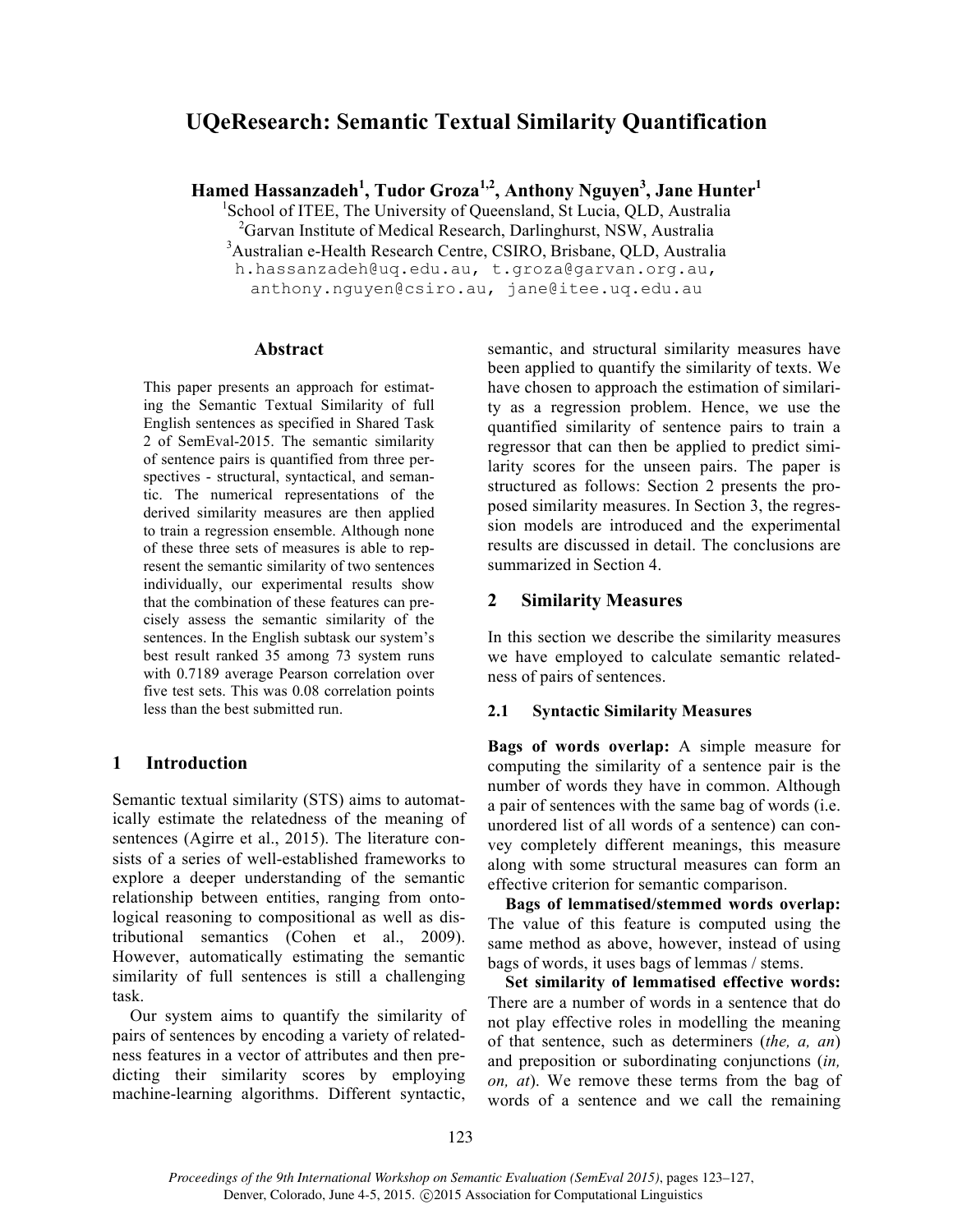words the set of effective words. In this measure we lemmatise the effective words and compare the resulting sets of lemmas for a pair of sentences.

**Jaccard similarity of sets of words/lemmas:** A sentence can be considered as a set of words. To incorporate this perspective, we calculate the Jaccard similarity coefficient of a pair of sentences.

**Windows of words overlap:** We perform a sliding window of different sizes (from window of two words up to the size of the smaller sentence in a pair) over a pair of sentences. Afterwards we compute the total number of equal windows of words of two sentences. Also, we keep the size of the longest equal window of words that two sentences share together. Due to varying sizes of sentences and therefore varying sizes and number of windows, we normalise each of these measures to reach a comparable value between zero and one. The same window-based measures can be alternatively be calculated by only considering effective words in sentences and also, from a grammatical perspective, by only considering Part of Speech (POS) tags of the constituent words of sentences.

**Ratio of shared skipped bigrams:** Skipped bigrams are the pairs of words which are created by combining two words of a sentence that are located in arbitrary positions. The set of these bigrams can then be used as a basis for similarity comparison. We create the skipped bigrams of participating verbs, nouns, adjectives, and adverbs of a sentence (we ignore other unimportant terms) and then calculate the intersection of each set of these bigrams with the corresponding set from the other sentence in a pair.

**Pairwise Sentence Polarity:** We investigate the presence of some lexical elements that act as negation agent, e.g., *not, neither, no*, etc. We apply the NegEx algorithm (Chapmana et al., 2001) to find the negation in sentences and then we perform pairwise comparison of the polarity of sentences.

**Ratio of Sentence Lengths:** The relative length of two sentences (length of smaller sentence over the longer one) provides a simple measure of similarity. However, this naïve attribute of a pair can be useful when combined with other more conceptual measures.

#### **2.2 Structural Similarity Measures**

**Ratio of number of clauses:** The meaning of a sentence can be inferred from the meaning of its clause(s). Consequently, the equality of the clauses of a pair of sentences provides another measure for assessing the relatedness of those sentences. In this case, the level of equality is calculated by analysing the parse tree of each sentence and finding the number of clauses that each sentence is composed of. The ratio of this clause-level equality is then obtained by dividing the smaller number of clauses by the larger number of clauses for each pair. Parse trees were produced with the Stanford Parser (Klein et al., 2003).

**Reduced parse tree overlap:** While the previous measure only considered the shallow sizebased comparison, this measure provides a more in-depth analysis of the structural similarity. More concretely, it quantifies the overlap of the parsed trees for each sentence, composed of only the POS tags of the effective words.

#### **2.3 Semantic Similarity Measures**

**Role-based word-by-word similarity:** In order to compute this measure, we first split the sentences into clauses and determine the subject, predicate and object within each clause. Each of these roles is then transformed into a bag of lemmatised words, which is then compared to corresponding bags of lemmatised words denoting the same role in the other sentence. The similarity between the two bags of words is calculated using a mixture of two well-known semantic similarity measures – i.e., Lin (1998) and Wu & Palmer (1994), both having WordNet (Miller, 1995) as background knowledge. Due to WordNet's lower coverage of verbs, for the words in the predicate bags we compute the similarity between words using FrameNet (Fillmore et al., 2003) and by comparing sets of corresponding frames of words in each bag.

**Semantic similarity of effective words:** Given the sets of effective words of a pair of sentences, we compute their similarity using the same method as above, however, without taking into account the underlying roles – i.e., it is computed in a sentence-wide manner.

**Cosine similarity of Information Content (IC) vectors:** We map the sequence of words in a sentence to a vector of corresponding numeric values. In order to create this vector we use the notion of Information Content (IC) (Resnik, 1995). The relatedness of a given pair can then be estimated by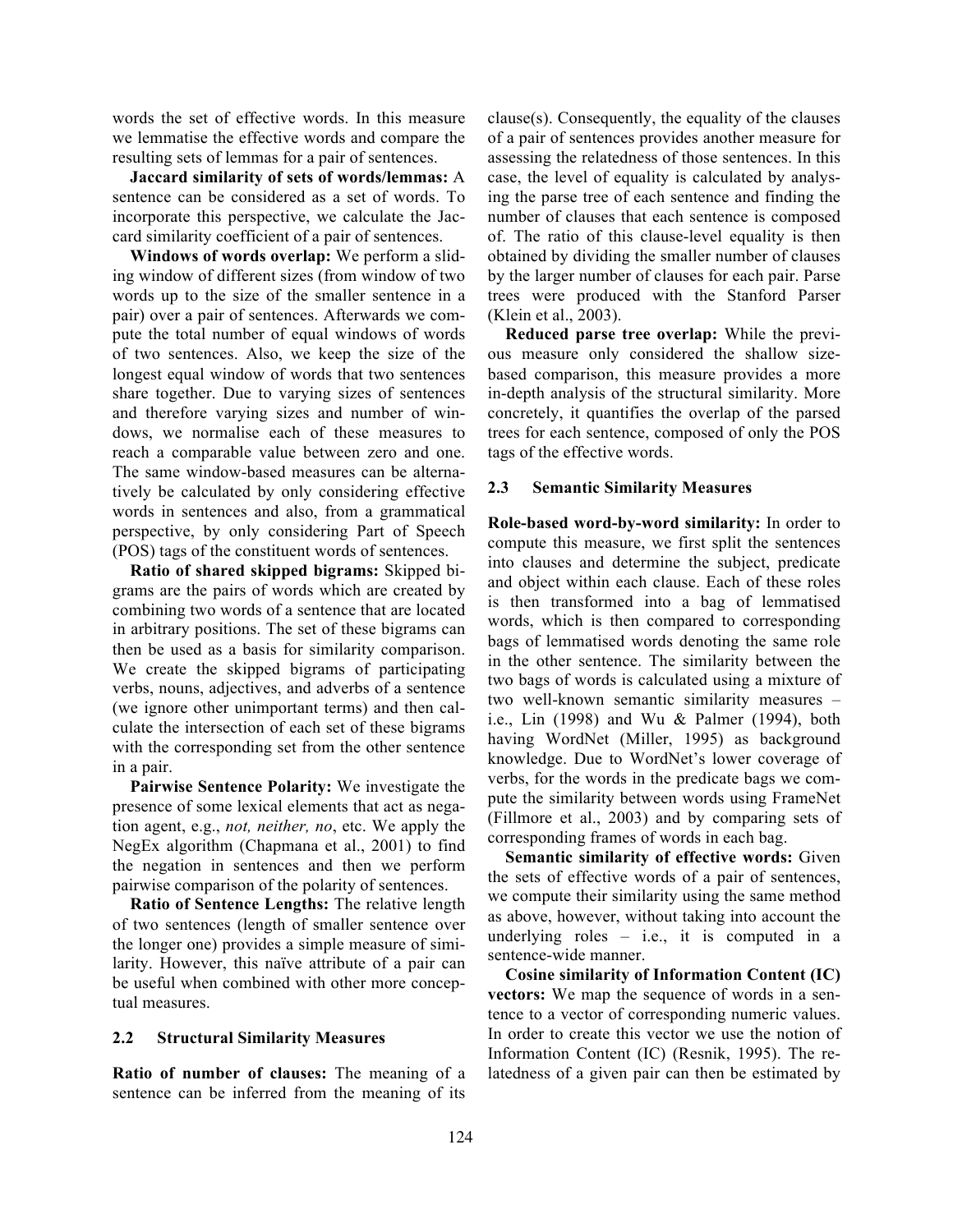employing a distance measure between the two vectors, such as the cosine similarity.

**Role-based POS tags alignment:** For this similarity measure we get the POS tags of each word in the subject and object phrases of a sentence and form a sequence of these tags. We then employ Needleman-Wunsch algorithm (Needleman et al., 1970) for aligning these sequences of POS tags to find their similarity ratio.

**WordNet/FrameNet based synonym similarity:** Other sets of vocabulary-based similarity measures can be devised by getting all the synonyms of each word of sentences and considering them in the comparison process. One of these measures can be calculated by applying WordNet for obtaining synonyms of words. For this Word-Net synonymy measure, the corresponding synsets of all the lemmas of the effective words in sentences are retrieved from WordNet. The sets of synsets of a pair of sentences are then compared to each other and the ratio of their similarity is calculated. Another similar measure can be calculated using FrameNet as the background knowledge instead of WordNet.

**Cosine similarity of the best senses:** This measure uses a WordNet-based word sense disambiguation approach to find the best senses of effective words of a pair. These senses are then used to form vectors of best senses, which can then be compared using cosine similarity.

**Normalised set similarity for best senses synsets:** Similar to the previous measure, we apply word sense disambiguation to retrieve the best senses for all words of the sentence, and subsequently create a set of synsets which can be compared to the corresponding set of synsets extracted from the other sentence.

**Normalised set similarity of the best senses skipped bigrams:** We create a set of skipped bigrams of best senses of words instead of the skipped bigrams of words of a sentence and then calculate each pair's sets similarity.

**Similarity of sets of associated terms:** Our last two sets of features make use of vector space models, using Wikipedia English articles as the background corpus and Hyperspace Analogue to Language (HAL) model to produce term vectors (Lund et al., 1996) by employing the SemanticVector library (Widdows et al., 2008). The associated terms for words of a sentence form a set that can be compared with a corresponding set of another sentence – for example, by calculating their intersection. The resulting value is normalised by size of the smallest set.

**Cosine similarity of matrices of associated terms vectors:** For this last feature, we use the numerical representation (vector) of each term, retrieved from the distributional model, to form a matrix of associated terms vectors for a sentence. To enhance the effectiveness of this similarity measure, only vectors of effective words of a sentence are used to build the matrix.

# **3 Results**

In this section, the results from applying our system to STS 2015 (Task 2) are presented. Before discussing the results, we firstly describe the experimental setup and training process.

# **3.1 Experimental Setup**

All the data released in STS 2012, 2013, and 2014 was permitted to be used to develop and train the systems. All the data sets consist of pairs of sentences along with their human annotated similarity scores. The similarity scores ranged from 0 to 5, with 0 representing completely dissimilar pairs and 5 representing perfect similarity (or equality). In order to evaluate the English STS systems, five test sets were provided. Although the test data in total consists of 8500 pairs, a subset of the instances of each test set was sampled and used for the final official evaluations by the organizers. The official measurement criterion for evaluation is the Pearson correlation. It should be mentioned that prior to computing the measures the punctuations were removed from sentences to avoid naïve token-level matching of them in some similarity measures.

# **3.2 Experiments Over Training Data**

We first performed a number of experiments over the training data in order to prepare the final regression system. The training set consists of 10592 annotated pairs, achieved by merging previous SemEval STS data sets. We approached the semantic similarity estimation as a regression problem. Hence, we investigated different regression algorithms and Table 1 lists their evaluation results. The WEKA implementations of these algorithms have been used in our system (Hall et al., 2009).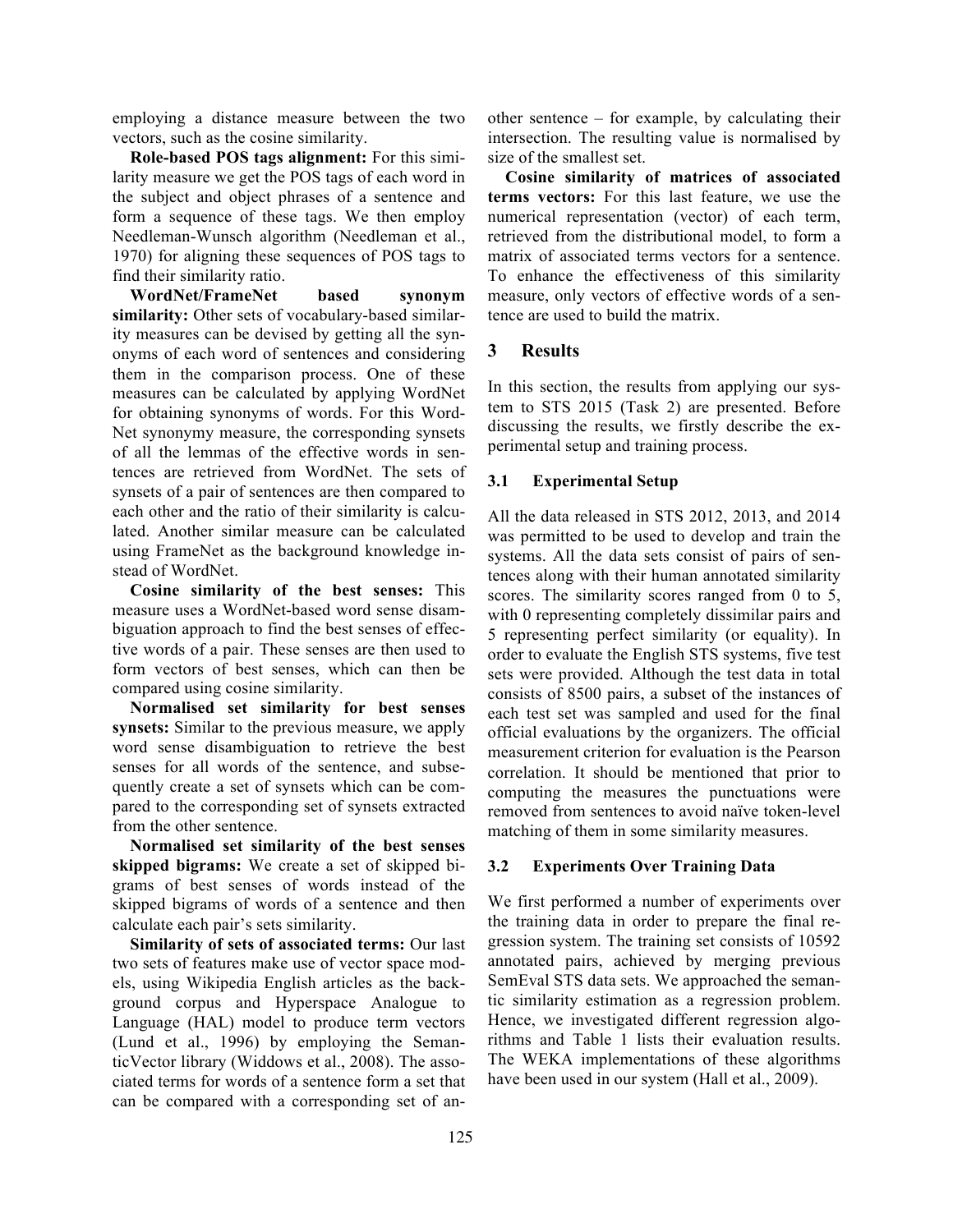| Algorithm                    | Pearson Corre- | Root<br>mean  |  |  |
|------------------------------|----------------|---------------|--|--|
|                              | lation         | squared error |  |  |
| Regression Algorithms        |                |               |  |  |
| RepTree                      | 0.6747         | 1.1207        |  |  |
| K*                           | 0.6968         | 1.1497        |  |  |
| Linear Regression            | 0.6809         | 1.1088        |  |  |
| Regression By Classification |                |               |  |  |
| Regression by Ran-           | 0.7745         | 0.964         |  |  |
| dom Forest                   |                |               |  |  |
| Regression by KNN            | 0.7139         | 1.0651        |  |  |
| Regression Ensemble          |                |               |  |  |
| Ensemble                     | 0.7813         | 0.9484        |  |  |

Table 1: Experiments on training data (5-fold cross validation).

The first part of Table 1 shows the results achieved by selected regression approaches. Among these algorithms, K\* achieved the best Pearson correlation. In regression by classification, the continuous similarity scores are discretised to nominal values. Then, a classifier was used to categorize instances into the resultant nominal classes. In our experiments, the continuous range of 0 to 5 scores is discretised into 10 bins. The best results have been achieved by applying Random Forest as the base classifier. Finally, the ensemble of regressors is composed of three meta-regressors: bagging, random SubSpace, and regression by discretisation. Regression by discretisation follows precisely the same methodology as above. The bagging strategy uses RepTree as its first level regressor, while the random SubSpace employs the K\* algorithm. The final outputs of the ensemble are the average of the prediction values from all of the regressors. This ensemble gained the best correlation amongst all of the models.

#### **3.3 Results Over Test Data and Discussions**

We submitted three different runs to the English STS 2015 Task 2. The same regression ensemble has been applied to all three runs. The main difference between them is related to the data that was used for training. The data used to train the *run1*  system were STS 2012 train and test sets, STS 2013 test set, and STS 2014 test set. In the second system (*run2*), we used all the run1 data as well as one additional data set which was the training set of the SICK corpus (Marelli et al., 2014). It was introduced in SemEval-2014 Task 1. Contrary to STS corpora, the similarity scores from the SICK corpus ranged from 1 to 5 (instead of 0 to 5). We gave a unique numerical ID to each pair in the data sets, which were then kept in the feature vectors as well. In *run3,* exactly the same data was used as *run1* but without the IDs in the feature vectors.

|                  | run1   | run2   | run3   |
|------------------|--------|--------|--------|
| answers-forums   | 0.5923 | 0.6132 | 0.6188 |
| answers-students | 0.6876 | 0.6882 | 0.6757 |
| belief           | 0.5904 | 0.6229 | 0.7178 |
| headlines        | 0.7521 | 0.7602 | 0.7549 |
| images           | 0.7817 | 0.7855 | 0.7769 |
| <b>Means</b>     | 0.7032 | 0.7130 | 0.7189 |
| Rank             | 40     | 37     | 35     |

Table 2: Our systems' results over test sets.

Table 2 lists the results of our system runs. It can be observed that the third run achieved better overall correlations compared with the other two. By applying the additional data set (i.e. training set of the SICK corpus) the average correlation slightly improved (i.e. in run2). However, as previously mentioned, the difference in scoring the semantic similarities (0-5 vs. 1-5) caused the regressor model to fail to encode the scores properly (especially for lower similarity scores). In addition, as a side experiment, but contrary to the positive experience gained from SemEval-2014 semantic relatedness Task, the unique numerical ID had a negative impact over the outcome of the system (comparing run1's results – with IDs, to run3's – without IDs).

# **4 Conclusions**

This paper describes the system we submitted to SemEval-2015 Task 2: STS in order to estimate semantic similarity of full English sentences. We approached the task as a regression problem. An ensemble of regressors as well as a variety of similarity measures was proposed. These measures (that compared syntactic, semantic, and structural aspects) were extracted from pairs of sentences. Our system's best result ranked 35 among 73 submitted runs with 0.7189 average Pearson correlations over five test sets. This was 0.08 correlation points less than the best submitted run.

# **Acknowledgments**

This research is funded by the Australian Research Council (ARC) Discovery Early Career Researcher Award (DECRA) -- DE120100508. It is also partially supported by CSIRO Postgraduate Studentship.